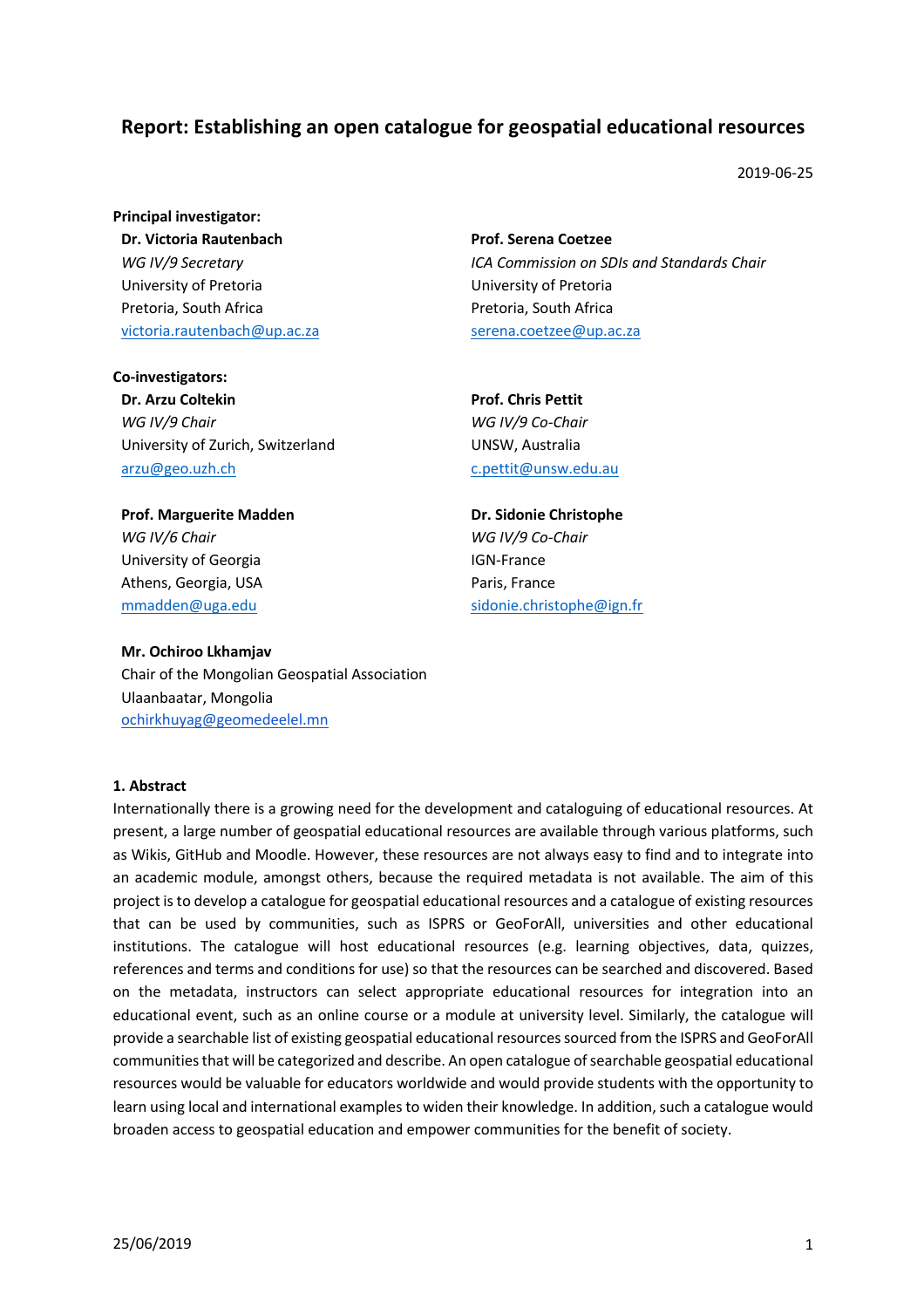## **2. Aims and objectives**

The aim of this project was to develop an open catalogue for geospatial educational resources that can be used by communities, such as ISPRS or GeoForAll, universities and other educational institutions. The objectives were to:

- 1. Identify the metadata that is needed to be able to search and discover appropriate educational resources;
- 2. Design a catalogue of geospatial educational resources; and
	- a) identify the requirements for such a catalogue;
	- b) Identify and evaluate applications for hosting of the catalogue against the requirements; and
	- c) develop and describe three sample resources(e.g. on urban data visualization, internet of things and spatial data infrastructures) using the metadata identified in (1) and add them to repositories in the identified platforms
- 3. Implement a catalogue of geospatial educational resources
	- a) identify geospatial educational resources to be added to the catalogue; and
	- b) implement a catalogue for indexing the resources and describe each using the metadata identified in (1).

### **3. Associated activities and outcomes**

The activities and outcomes achieved over the last 12 months will be discussed according to the objectives (refer to Section 2).

# Objective 1: Identify the metadata that is needed to be able to search and discover appropriate educational resources

The reuse of educational resources is only possible when accurate and descriptive metadata is available (Roy et al 2010). The process of creating metadata can be very tedious and time consuming but is essential for sharing and reuse of educational resources. The metadata allows instructors and students to search or discover the most appropriate and well-suited educational resources possible.

For this project, we investigated the suitability of two well-known metadata schemas, namely Dublin Core (ISO 2009) and IEEE Standard for Learning Object Metadata (IEEE 2002), for describing the geospatial educational resources. The Dublin Core Metadata Element Set (DCMES) contains 15 well defined elements for describing the "core" properties of digital and physical objects. However, the DCMES does not contain any elements that can be used for describing the pedagogical information of educational resources (Roy et al 2010). The IEEE Learning Object Model (LOM) consists of 60 optional elements that can be used to describe learning objects. The elements can be combined in various manners to beset describe the pedagogical intent of an educational resource. This flexibility is important as the IEEE LOM can be too complex for novice catalogues. Mechanisms for converting between Dublin Core and IEEE LOM does exist, but the aggregation and disaggregation of the metadata fields can affect the usefulness of the resulting metadata.

After the review of Dublin Core and IEEE LOM, we decided to not use either standard as is, but to develop our own profile of IEEE LOM. This was done by annotating various educational resources and reviewing how the elements selected would contribute to the searchability of the educational resources in a catalogue.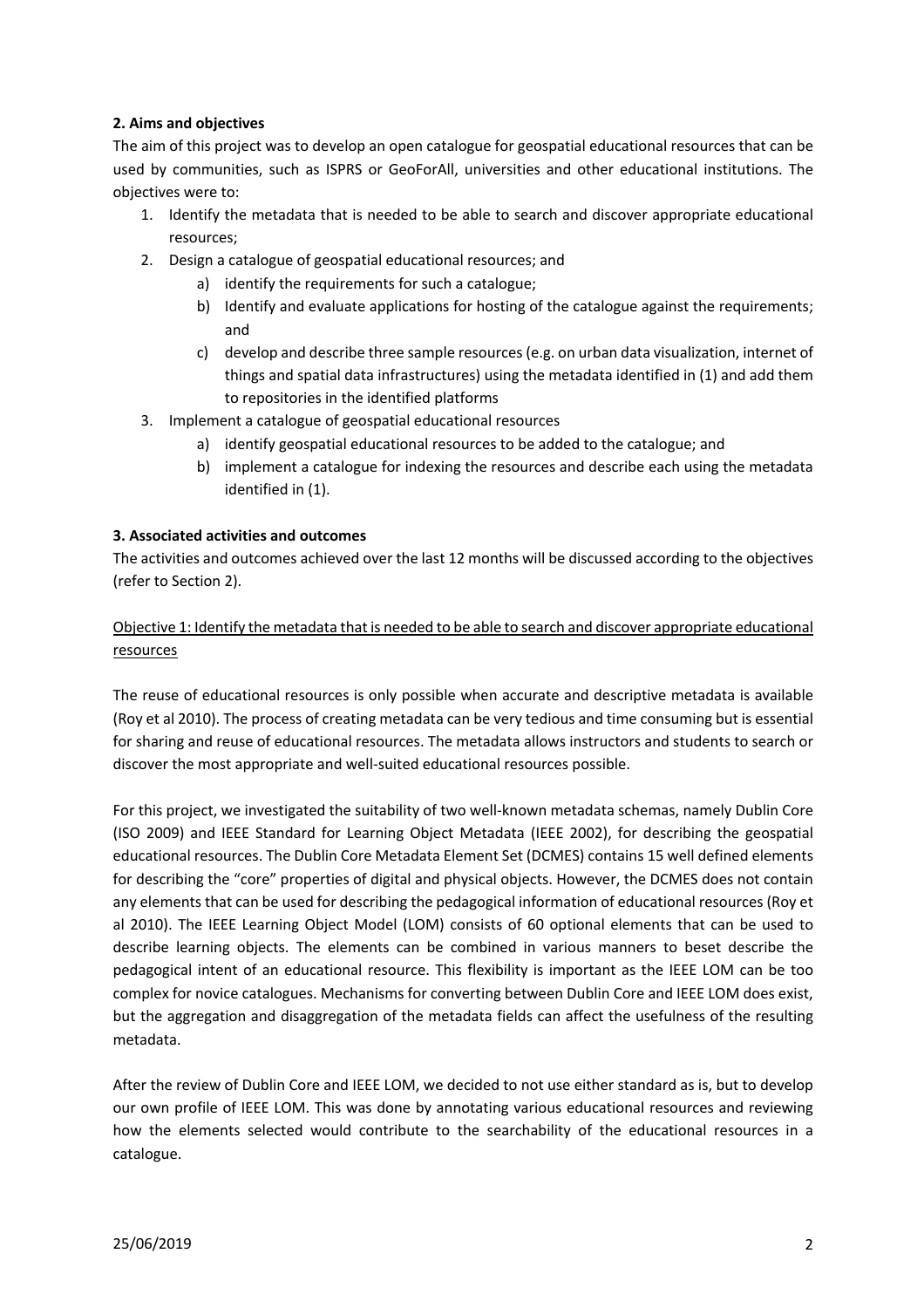We decided to use the following IEEE LOM elements in our catalogue:

- 1. General
	- 1.1. Identifier
	- 1.2. Catalog
	- 1.3. Entry
	- 1.4. Title
	- 1.5. Language
	- 1.6. Description
	- 1.7. Keywords
	- 1.8. Coverage
- 2. Life Cycle
	- 2.1. Version
	- 2.2. Status
	- 2.3. Contribute
	- 2.4. Role
	- 2.5. Entry
	- 2.6. Date
- 3. Educational
- 3.1. Interactivity type
- 3.2. Learning resource type
- 3.3. Interactivity level
- 3.4. Semantic density
- 3.5. Intended end user role
- 3.6. Context
- 3.7. Difficulty
- 3.8. Typical learning time
- 3.9. Rights
- 3.10.Cost
- 3.11.Copyright and other restrictions
- 3.12.Description
- 4. Technical
	- 4.1. Location

The profile consists of only 27 metadata elements from the 60 elements that are available within the IEEE LOM standard. As the implementation progresses, we might add or remove some elements to ensure that it is easy and fast for contributors to add their material to the repository. Below is an example of how a educational resource can be described using the profile (refer to Table 1).

Table 1: Example metadata for an educational resource

| Metadata element |                    | Value                                                                                           |  |
|------------------|--------------------|-------------------------------------------------------------------------------------------------|--|
| 1.               | General            |                                                                                                 |  |
| 1.1.             | Identifier         | 101                                                                                             |  |
| 1.2.             | Catalog            | URI                                                                                             |  |
| 1.3.             | Entry              | Not available                                                                                   |  |
| 1.4.             | Title              | Multiple Criteria Evaluation in Allocating Land for Waste Incineration                          |  |
| 1.5.             | Language           | English                                                                                         |  |
| 1.6.             | Description        | This tutorial instructs a user in basic multi-objective decision making using a variety of Open |  |
|                  |                    | Source software: GRASS GIS, Quantum GIS and OpenOffice Calc. With it they will be able          |  |
|                  |                    | to import vector and raster data, convert vectors to raster and use map algebra to produce      |  |
|                  |                    | a land allocation map according to the factors and constraints set up by the project            |  |
| 1.7.             | Keywords           | GRASS GIS; QGIS; OpenOffice Calc; Multiple Criteria Evaluation; Suitable site analysis; Land    |  |
|                  |                    | use                                                                                             |  |
| 1.8.             | Coverage           | Multiple Criteria Evaluation                                                                    |  |
| 2.               | Life Cycle         |                                                                                                 |  |
| 2.1.             | Version            | $\mathbf{1}$                                                                                    |  |
| 2.2.             | <b>Status</b>      | Final                                                                                           |  |
| 2.3.             | Contribute         |                                                                                                 |  |
| 2.4.             | Role               | Author                                                                                          |  |
| 2.5.             | Entry              | Ja'far Rogers                                                                                   |  |
| 2.6.             | Date               | 2010                                                                                            |  |
| 3.               | <b>Educational</b> |                                                                                                 |  |
| 3.1.             | Interactivity type | Mixed document                                                                                  |  |
| 3.2.             | Learning           | <b>Tutorials</b>                                                                                |  |
|                  | resource type      |                                                                                                 |  |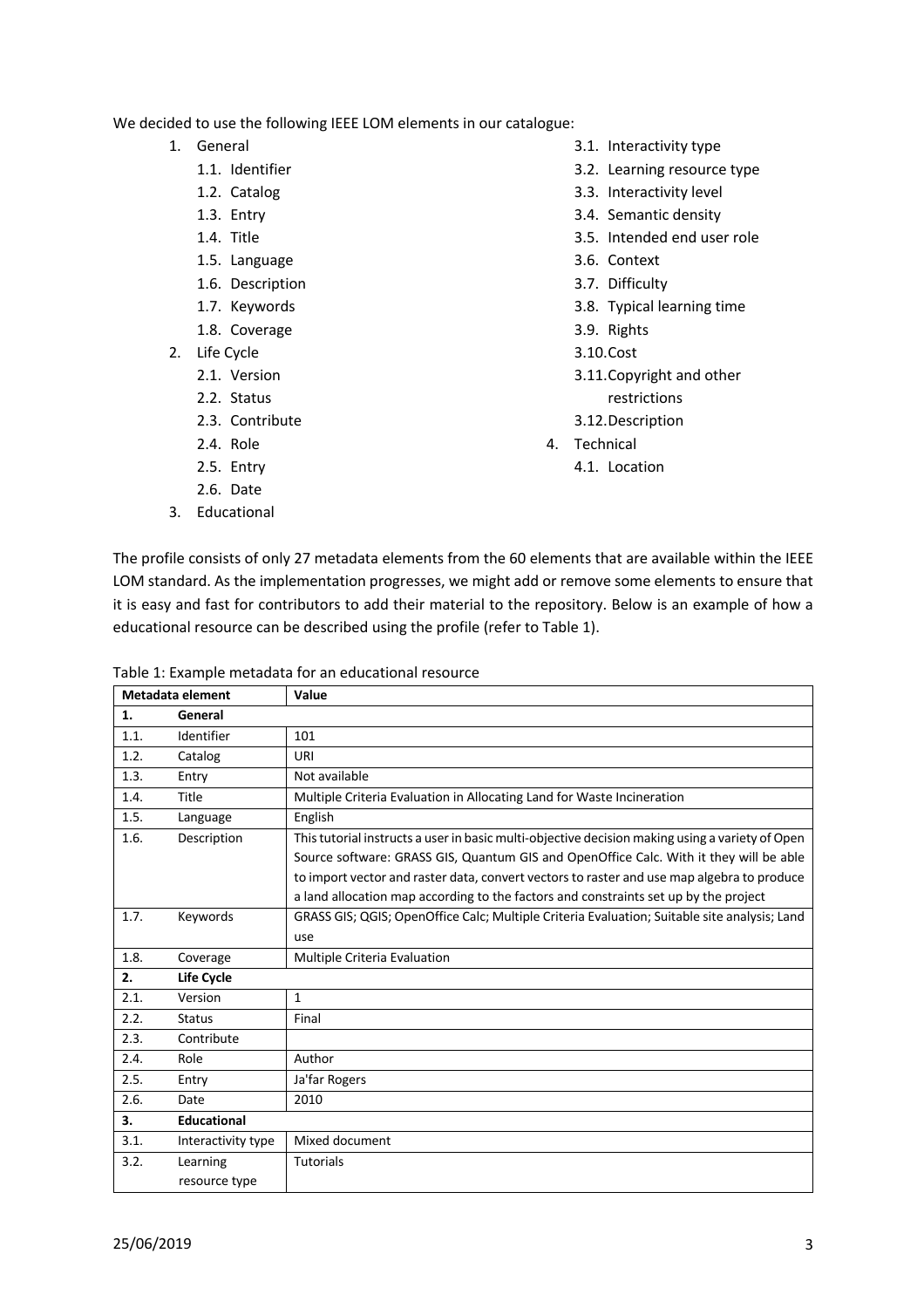| 3.3.  | Interactivity level     | Medium                                                                                                                  |  |
|-------|-------------------------|-------------------------------------------------------------------------------------------------------------------------|--|
| 3.4.  | Semantic density        | Medium                                                                                                                  |  |
| 3.5.  | Intended end            | Learner                                                                                                                 |  |
|       | user role               |                                                                                                                         |  |
| 3.6.  | Context                 | Higher education                                                                                                        |  |
| 3.7.  | Difficulty              | Easy                                                                                                                    |  |
| 3.8.  | <b>Typical learning</b> | 120 minutes                                                                                                             |  |
|       | time                    |                                                                                                                         |  |
| 3.9.  | Rights                  |                                                                                                                         |  |
| 3.10. | Cost                    |                                                                                                                         |  |
| 3.11. | Copyright and           | Public domain                                                                                                           |  |
|       | other restrictions      |                                                                                                                         |  |
| 3.12. | Description             | The tutorial is available on a wiki and can be used and improve by anyone.                                              |  |
| 4.    | <b>Technical</b>        |                                                                                                                         |  |
| 4.1.  | Location                | https://gracilis.carleton.ca/CUOSGwiki/index.php/Multiple Criteria Evaluation in Allocating Land for Waste Incineration |  |

Objective 2: Develop a catalogue for geospatial educational resources

### *2.1. Identify the requirements for such a repository*

The successful creation or selection of a catalogue depend on the requirements of the educators, designers and learners. Requirements were specified based on our needs as educators to find educational material.

The requirements for the catalogue are as follows:

- 1. The application used for the catalogue:
	- 1.1. Open source is preferred as long-term funding is not available
	- 1.2. Should be accessible on all platforms
	- 1.3. Should allow the administrator to specify a metadata schema profile
	- 1.4. The application can be self-hosted or cloud based
- 2. The user should be able to:
	- 2.1. Add resource with descriptive metadata into the catalogue
	- 2.2. Request resource to be deleted (would depend on reason and administrative approval)
	- 2.3. Update the metadata available in the catalogue for a specific resource
	- 2.4. List all resources under a specific theme
	- 2.5. Search resources based on metadata elements
- 3. The administrator should be able to:
	- 3.1. Perform all functionality allowed by the user
	- 3.2. Manage registered users
	- 3.3. Approve the metadata for a resource once the metadata is added by a user
	- 3.4. Delete the metadata for a resource if requested by a user

#### *2.2. Identify and evaluate applications for hosting of the catalogue against the requirements*

An extensive search for possible application that can be used for the catalogue was done. Numerous applications were identified during the initial search. However, on closer inspection only six application were selected to be evaluated again the requirements identified. The following applications were evaluated:

• Islandora (https://islandora.ca)

Islandora is an open source repository that allows institutions to collaboratively manage, discover digital objects. Islandora is based on Dripal, Fedora and Solr. Example video from our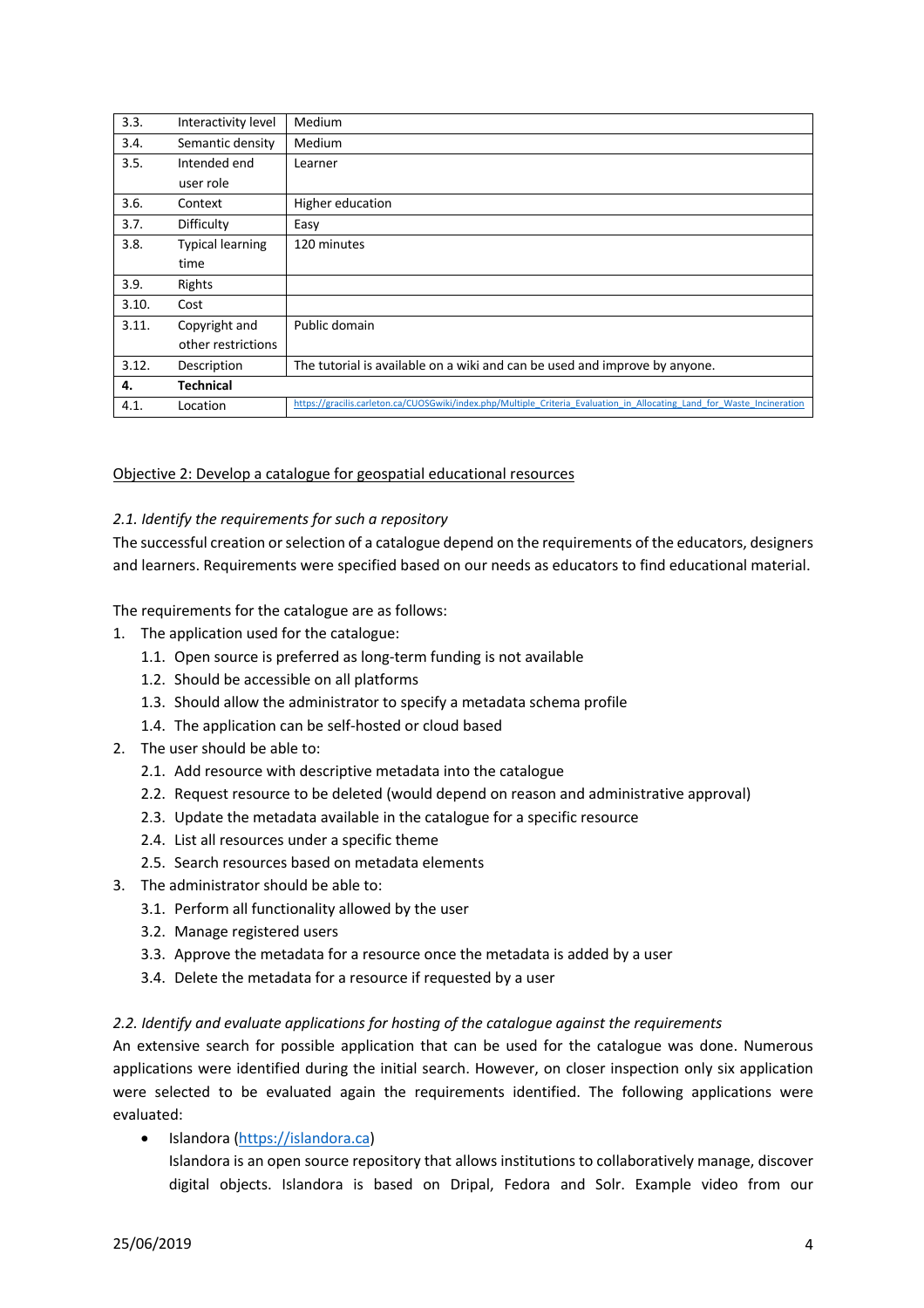implementation is available here, https://youtu.be/QEYPnEZp\_TQ\_ From the video you can see that when the user browse resources they cannot see the detailed metadata for a specific resource. This is a limitation of Islandora.

- EPrints (https://www.eprints.org) EPrints is a generic institutional repository building software that is intended to create highly configurable web-based repositories. EPrints is able to build repositories that can be configured to meet the particular requirements of a project.
- AtoM (https://www.accesstomemory.org/en/) AtoM is an open source archival description application. AtoM allows users to tag files and describe the objects using metadata standards built-in to the repository.
- Zenodo (https://zenodo.org) Zenodo is an open access repository popular with researchers for achieving and preserving their datasets, software, reports and other digital artifacts. An attractive feature is that each submission is assigned a DOI.

• DSpace (http://dspace.org/introducing)

- DSpace is an open source "out of the box" repository that allows institutions to preserve all types of digital content, including text, moving images, mpegs and datasets. The files or object and metadata is stored in a relational database and supports the use of PostgresSQL and ORACLE databases.
- GeoNetwork (https://geonetwork-opensource.org)

GeoNetwork is specifically for geospatial data but was also evaluated as it has functionalities for storing metadata for documents in Dublin Core. Additionally, the added functionality would also allow educators to share datasets linked to an educational resource.

Although all of the evaluated applications had useful characteristics, two requirements were not fulfilled in any of these: the implementation of a profile of IEEE LOM; and creating a metadata record without the need to upload a file. Strictly speaking, the majority of these applications are implementations for a repository (a place where things are deposited or stored) and not of a catalogue (a list of descriptions of things).

The evaluation revealed that implementing the catalogue using new web application technologies, such as Google Firebase and React, would be easier than adapting existing applications to suit our requirements. See Section 4 for more detail.

# *2.3. Develop and describe three sample resources (e.g. on urban data visualization, internet of things and spatial data infrastructures) using the metadata identified in (1) and add them to repositories in the identified platforms*

The majority of the first 12 month of the project was spent on the first two tasks under this objective. The development of sample resources has started and should be complete within the first part of 2019. However, various other resources that are available online (150+ to date) have been captured and annotated according to the metadata elements identified in Objective 1. Once the catalogue is implemented these records will be catalogued.

# Objective 3: Implement a catalogue of geospatial educational resources

*3.1. Identify geospatial educational resources to be added to the catalogue*

Over the past 12 months, we searched the internet for geospatial educational resource and found over 150 resources that will be added to the catalogue once ready.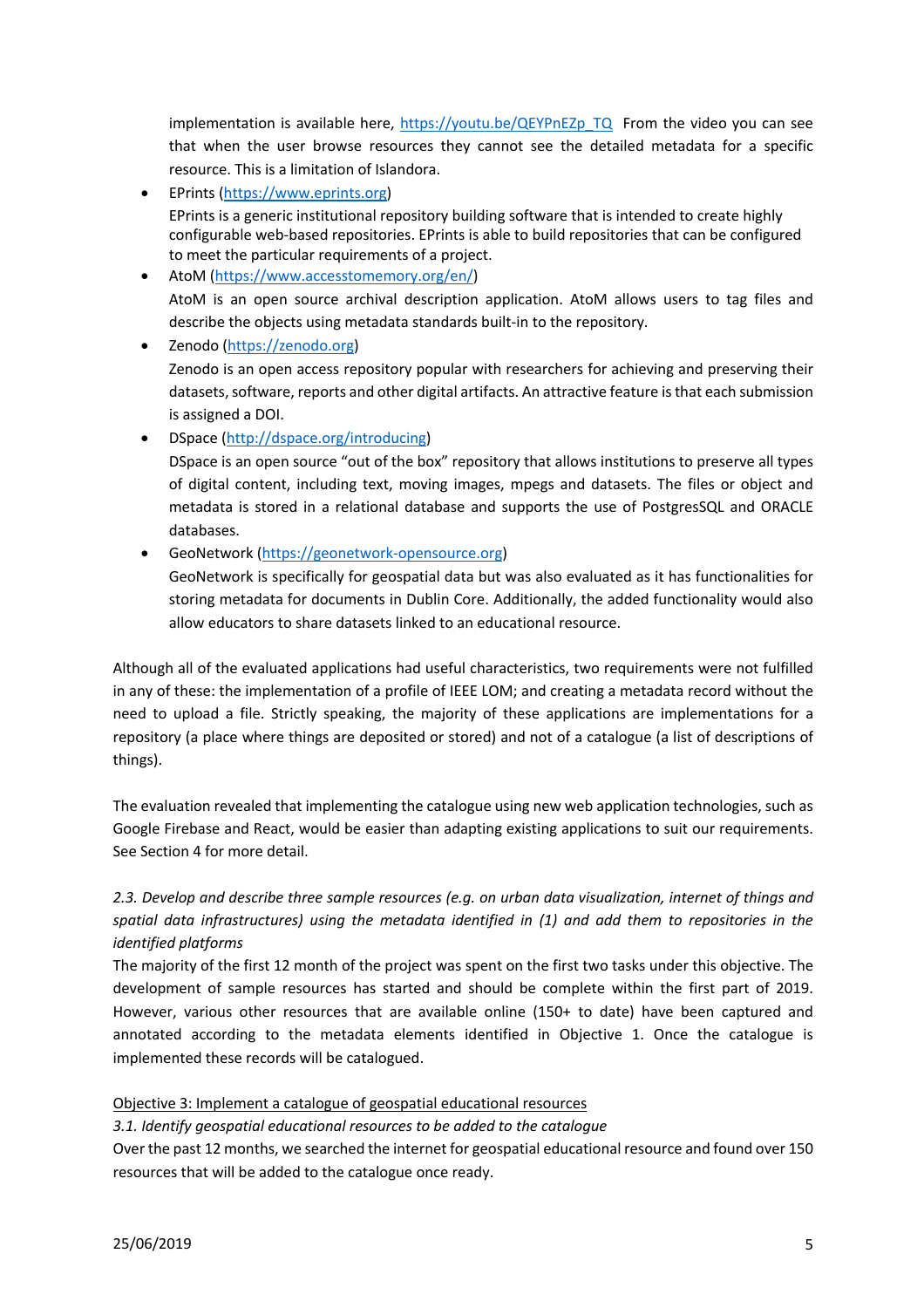# *3.2. Implement a catalogue for indexing the resources and describe each using the metadata identified in Objective 1*

As discussed in Objective 2, we found that most open source application available are actually for repositories and do not fulfil the requirements for the catalogue. In the next section, we will discuss our plan to implement a custom catalogue.

## **4. Implementation of a catalogue**

The pilot catalogue is available at https://isprs.education/ and the code can be accessed at https://github.com/vrautenbach/isprs\_catalogue

For the backend of the catalogue, we decided to use Google Firebase. Firebase is a cloud-based NoSQL database that allows developers to quickly setup a backend for any web application. Additionally, Firebase provides other advantages, such as real-time database, a machine learning kit and performance monitoring. Each resource is stored in Firebase as a JSON objects with its various fields or attributes (Rautenbach et al 2019).

The front end or user interface of the catalogue was developed using JavaScript and specifically the React library. React is a very popular JavaScript library for creating user interfaces at the moment and allows the developer to break the interface up into components that can be updated without updating the entire page. Additionally, React JS also allows us to create responsive interfaces that automatically adjust to the resolution of device it is viewed on.

We have not yet worked on the usability and design of the interface of the catalogue, this would be in the final stages of the development process. Currently the landing page of the catalogue is a list of all the resources with an option to add a new resource or do a quick search based on the keywords. Refer to Figure 2. To list all the resources, the title, description, date, authors and keywords for all the resources are pulled from the Firebase database. The JSON objects returned is then used for the quick search using basic JavaScript functionalities. For the more advance search, the user would be able to search on all field using a Google like search or specifying specific fields. For example, retrieving all exercises (i.e. learning resource type) aimed at higher education (i.e. context).

To add a new resource, the user would need to complete a form with various field linked to the metadata elements in Table 1. Where the list of options was predefined by the standard, the user can make use of the dropdown boxes to select the most appropriate option. Refer to Figure 3. However, some of the predefined options in the standard is not that self-explanatory and the user would need assistance to complete these. To address this, we are planning to add tooltips for the fields that provide the user with a short explanation of what information is required. Once the resource is added, it can be viewed, updated and deleted. At the moment, we have not yet implemented the user restrictions, but this is the next phase and will be implemented shortly.

# **5. Next steps:**

A workshop at the ISPRS Congress in 202 will be arranged. During this workshop, the metadata elements selected will be discussed with the community to improve the overall usability of the catalogue. At the moment, some of the elements might not be very self-explanatory and would be a barrier for use. Additionally, the workshop will be used to plan the future and next phase of the catalogue.